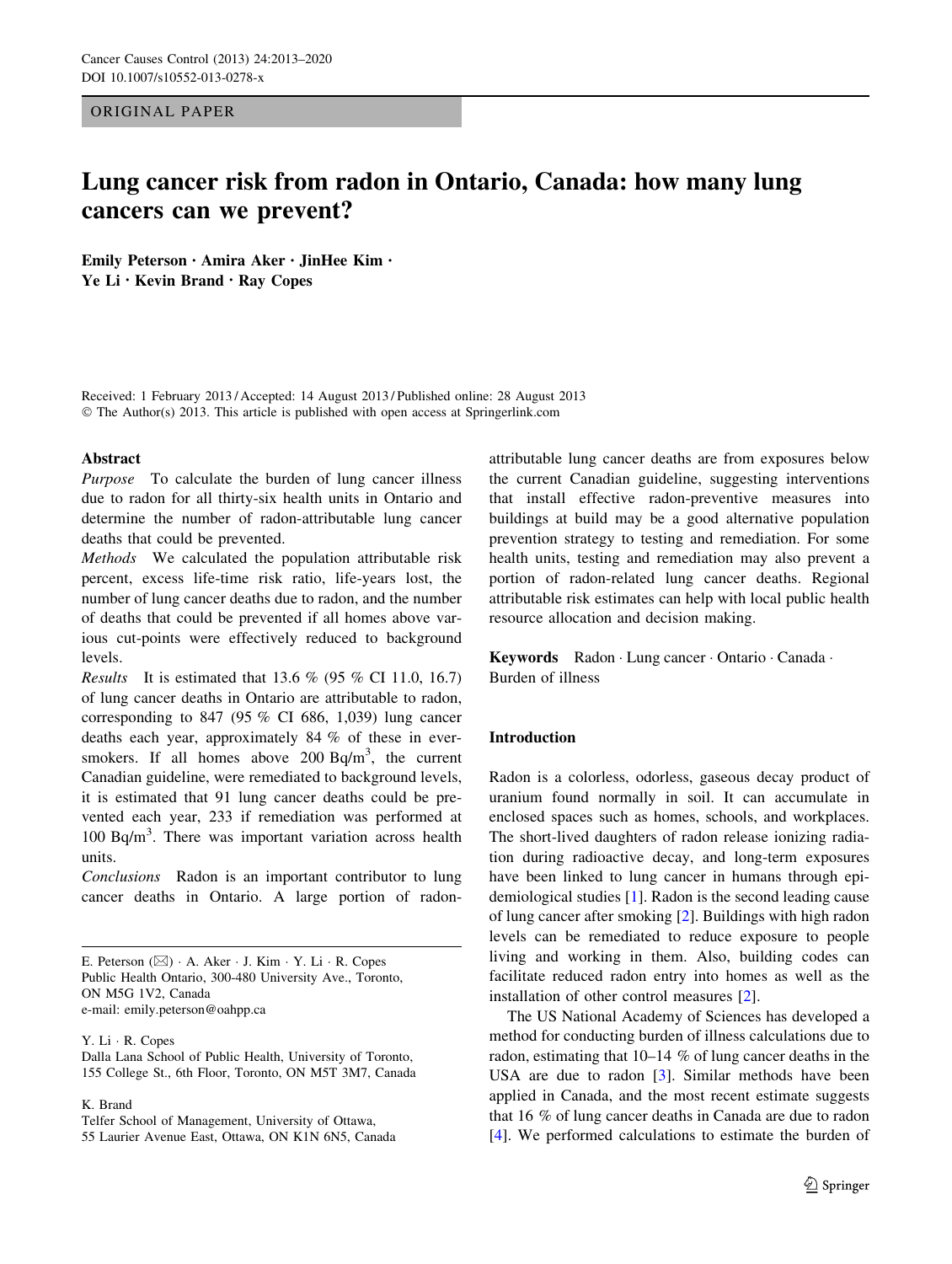illness due to radon for each health unit in the Canadian province of Ontario using methods proposed by Brand et al. [\[5](#page-6-0)] that account for uncertainty in risk estimates.

Ontario, with a population of approximately 12.9 million people, has 36 health units, varying in geographical and population size, which are responsible for public health protection within the province. Budget and general guidelines on the programs offered by health units are assigned by the province, but decisions about program design, resource allocation and action are made by the local health unit based on its assessment of population needs. A recent review of the literature on the public health decision-making process suggests that a lack of local level research is a barrier to the use of evidence in public health [[6\]](#page-6-0). When a public health concern can vary from one local region to the next, such as radon, providing regional/local level estimates of the burden of illness is important for the use of evidence in the allocation of resources and design of prevention initiatives.

#### Methodology

The method proposed by Brand et al. [[5\]](#page-6-0) was implemented using Ontario-specific data sources. These

methods were based on the exposure-age-concentration model from the BEIR-VI report [[3\]](#page-6-0). See Fig. 1 for an overview of the methods used to calculate the population attributable risk percent (PAR %), excess life-time risk ratio (ELRR), and life-years lost (LYL). Further analysis was performed to find the number of deaths attributable to radon exposure and the number of radon-attributable lung cancer deaths that can be prevented if all homes above 50, 100, 150 and 200  $Bq/m<sup>3</sup>$  were reduced to background levels. The methodologies and data sources are described below.

#### Data sources

Radon exposure data were obtained from Health Canada's Cross-Canada Survey of Radon Concentrations in Homes [\[7](#page-6-0)]. This survey was conducted in the fall and winter seasons of 2009/2010 and 2010/2011 using alpha track radon detectors with a minimum sampling period of 3 months. For this survey, there were 3,891 randomly selected samples taken across Ontario. This study used a health unit sampling frame, and participants were recruited via telephone. The overall study response rate was approximately 21 %. Readings below the detection limit of 15  $Bq/m<sup>3</sup>$ 



Fig. 1 Flow diagram of methodology used to calculate the life-years lost (LYL), excess life-time risk ratio (ELRR), and population attributable risk percent (PAR %) of lung cancer deaths due to radon.  $ACS =$  American Cancer Society,  $CCHS =$  Canadian Community Health Survey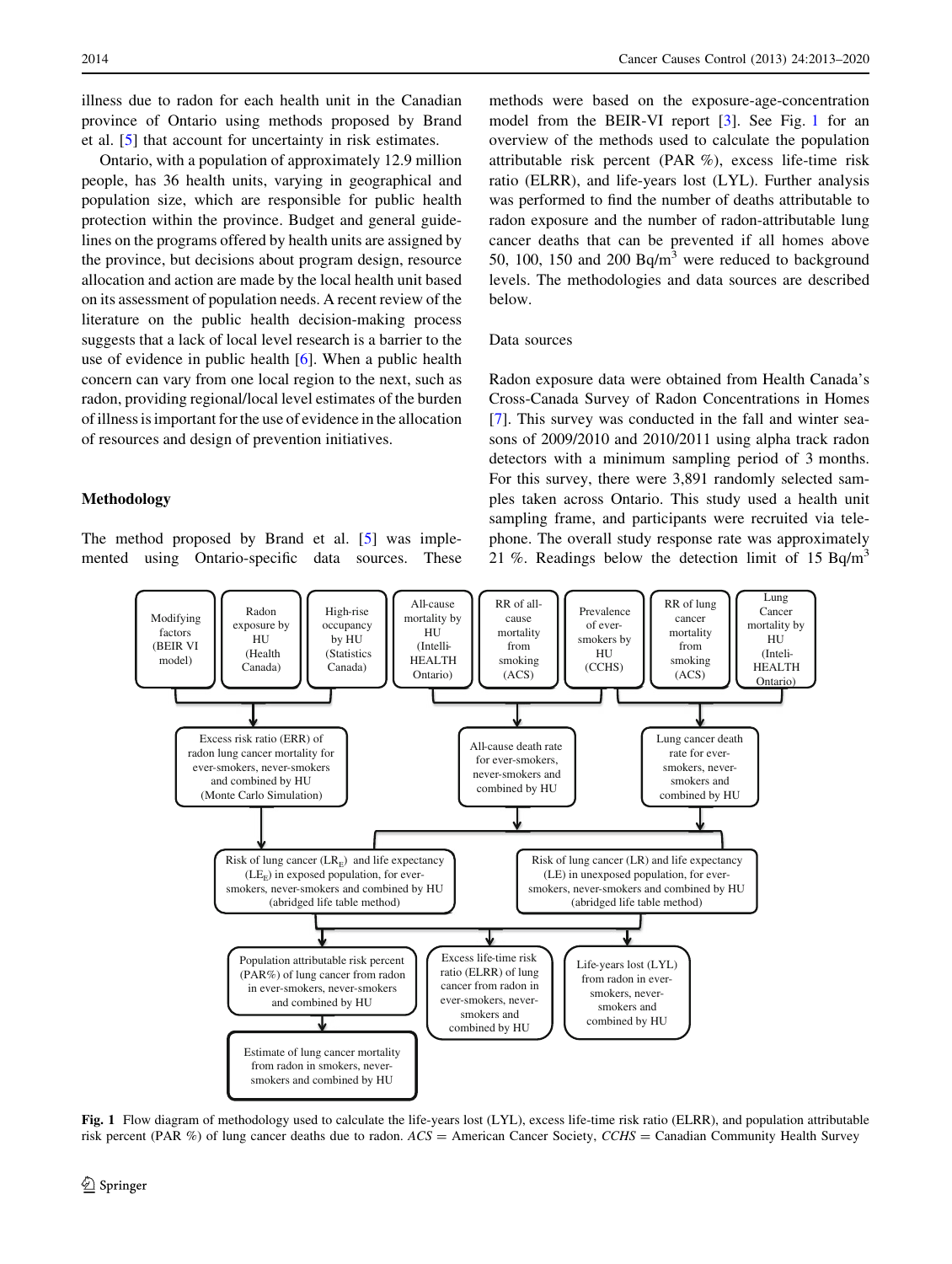were assigned a random integer between 0 and 15  $Ba/m<sup>3</sup>$ with a mean of 7.5  $Bq/m<sup>3</sup>$  for the purposes of this study.

The percentage of people in each health unit living in apartment buildings (both below and above five stories) was calculated with 2006 Statistics Canada Census Tract (CT) data using ArcGIS. This was done by first obtaining the density of apartment dwellers for each CT then creating multiple intersecting polygons by overlaying CT boundaries with health unit boundaries and calculating the number of apartment dwellers in each polygon assuming uniform density within a CT. Finally, the polygons were reaggregated into health units and percentages for each health unit were obtained by dividing the total number of people in apartment buildings for each health unit by the health unit population.

The proportion of ever-smokers by health unit was calculated from the Canadian Community Health Survey [\[8](#page-6-0)] for 5-year age intervals using a derived variable indicating smoker type based on stated smoking habits using Ontario 2005, 2007, 2008 and 2009 data: the 4 years of data were pooled to enhance stability in the age-stratified estimates. Ever-smokers were classified as those who were daily, occasional, always occasional, former daily, and former occasional smokers. Never-smokers were defined as those who had never smoked.

Updated relative risk (RR) data for lung cancer mortality and for all-cause mortality due to smoking for both sexes combined were obtained from the American Cancer Society (M. Thun, personal communication). To calculate the pooled age-specific RRs, they used data from multiple cohort studies between 2000 and 2010. Because the updated RRs were only available for the age intervals of 55–59 and above, the RR for the interval of 55–59 was applied to the age intervals 45–49 and 50–54. All-cause and lung cancer mortality data for 2007 by health unit were obtained from intelliHEALTH Ontario.

#### Methods

The equations we used are detailed in Brand et al. [\[5](#page-6-0)]. Using the exposure-age-concentration BEIR-VI model, the excess risk ratio (ERR) of lung cancer mortality for 5 year age intervals was calculated with health unit-specific radon exposure information and the percentage of the population living in high-rise buildings. A Monte Carlo simulation was used to estimate the uncertainty in ERR, and the number of iterations were modified slightly from the Brand et al. method to  $150 \times 900 \times 900$ , in order to capture hyperparameter uncertainty, exposure uncertainty and inter-individual variability of the ERRs, yielding over 120 million simulated ERRs.

Abridged life-table calculations with 5-year age intervals were performed to find the lifetime risk (LR) and the life expectancy (LE) of lung cancer separately for ever-smokers, never-smokers, and combined (ever- and never-smokers) for each health unit. This was done using age-stratified health unit-specific lung cancer and all-cause mortality data, as well as the age-stratified proportion of ever-smokers in each health unit and the age-stratified RRs of lung cancer and allcause mortality due to smoking. The previously simulated ERRs were then used in the life-table calculations to obtain the corresponding lifetime risk  $(LR<sub>E</sub>)$  and life expectancy  $(LE<sub>E</sub>)$  estimates of lung cancer in *exposed* individuals.

The ELRR and the PAR % of lung cancer from radon were calculated using the LR of lung cancer in the exposed and unexposed individuals,  $ELRR = LR<sub>E</sub>/LR-1$ , PAR  $% =$  $(LR_E - LR)/LR_E \times 100$ . Life-years lost (LYL) was calculated from the LE in the exposed and unexposed individuals,  $LYL = LE - LE<sub>E</sub>$ . This analysis was repeated for smokers, never-smokers, and combined for each health unit in Ontario. The estimated PAR %, ELRR, and LYL values for the province of Ontario were calculated by taking a population-weighted average of the health unit estimates.

To calculate the number of lung cancer deaths due to radon in both never- and ever-smokers combined, the mean combined PAR % was multiplied by the number of lung cancer deaths in that health unit in 2007. The mean number of lung cancer deaths due to radon for ever- and neversmokers separately were calculated by multiplying the number of lung cancer deaths in 2007 for each health unit with either 0.925 (ever-smokers) or 1–0.925 (neversmokers), and multiplying this number by the respective mean PAR % values, assuming that 92.5 % of lung cancers are in ever-smokers [\[3](#page-6-0), [4](#page-6-0)].

In addition, all calculations above were repeated to determine the effect of remediating all homes above 100, 150 or 200 Bq/m<sup>3</sup> to background levels. This was done by making all homes within each health unit at or above 100, 150 or 200 Bq/m<sup>3</sup> similar to outdoor radon levels (by assigning them a random value between 10 and 30  $Bq/m<sup>3</sup>$ ). These action levels were chosen based on Canadian and international standards and the distribution of radon levels in health units across Ontario. For this analysis,  $150 \times 200 \times 900$  iterations were performed based on assessments of the stability in the initial PAR % analysis. In addition, we performed the same calculations for a hypothetical exposure scenario where all homes at or above  $50$  Bq/m<sup>3</sup> were reduced to background levels to support calculations in relation to the effectiveness of building code interventions.

# Results

The measured radon levels from the Cross-Canada Survey of Radon Concentrations in Homes followed a lognormal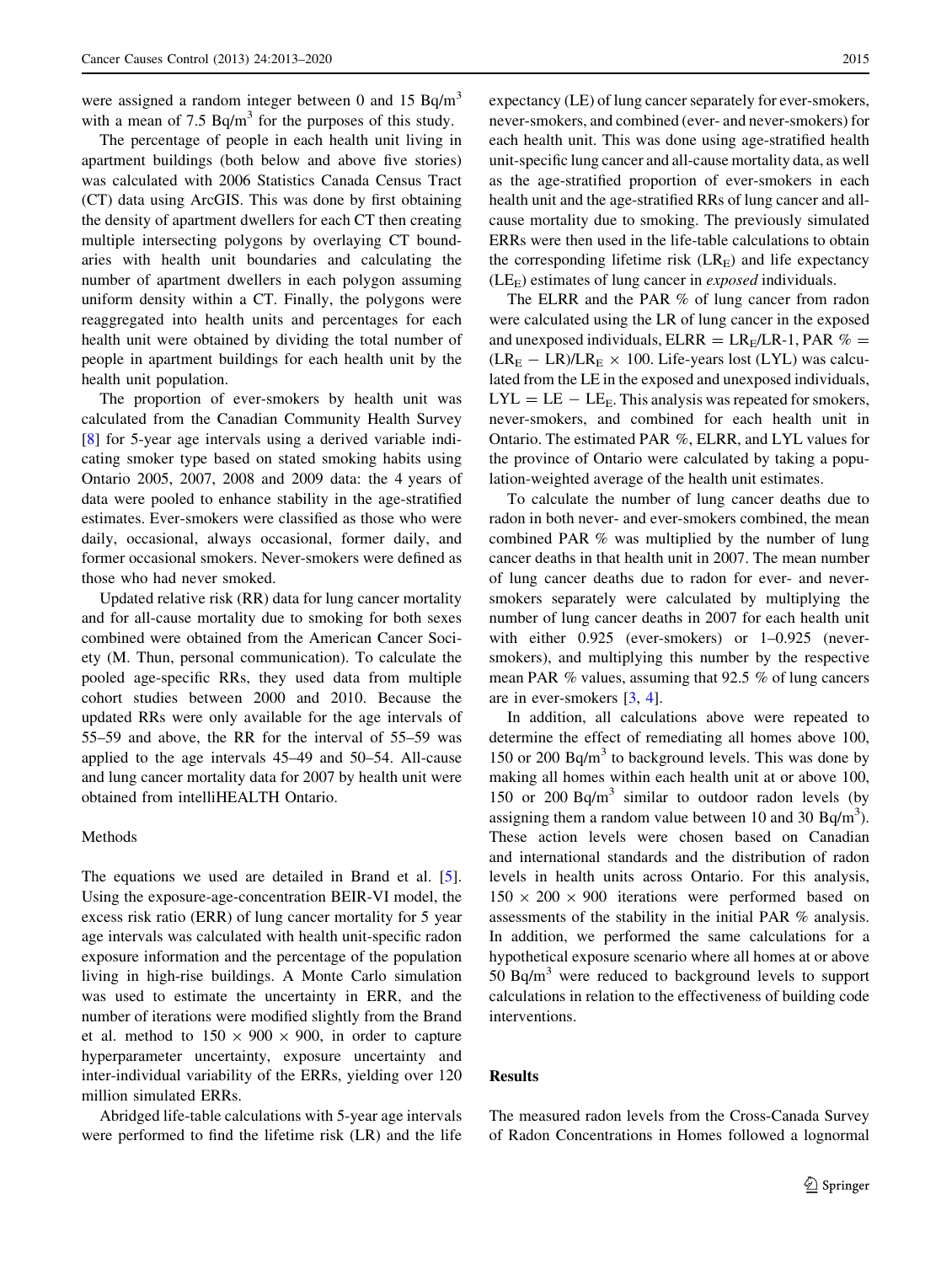<span id="page-3-0"></span>

| Geographical region Smoking |               |                   |      |           |                                | Population attributable risk percent (PAR %) |                  | Lung cancer deaths                                                                                                                                     |              |                        |                          | Number (percentage) of radon-attributable lung cancer deaths that can be prevented                                                                                                       |
|-----------------------------|---------------|-------------------|------|-----------|--------------------------------|----------------------------------------------|------------------|--------------------------------------------------------------------------------------------------------------------------------------------------------|--------------|------------------------|--------------------------|------------------------------------------------------------------------------------------------------------------------------------------------------------------------------------------|
|                             | status        | Quantiles         |      |           |                                |                                              |                  | attributable to radon<br>(95 % G)                                                                                                                      | 50 $(Bq/m3)$ | $100 \text{ (Bq/m}^3)$ | $150 \; (\text{Bq/m}^3)$ | $200 \text{ (Bq/m}^3)$                                                                                                                                                                   |
|                             |               | $2.5\%$           | 5 %  | $50\ \%$  | $\mathscr{E}$<br>$\mathcal{S}$ | $97.5\%$                                     | Mean             |                                                                                                                                                        |              |                        |                          |                                                                                                                                                                                          |
| Ontario                     | Combined 11.0 |                   |      | 11.4 13.5 | ن.                             | 16.7                                         | 13.6             | 847 (686, 1,039)                                                                                                                                       | 389 (46 %)   | 233(28%)               | 149(18%)                 | 91(11%)                                                                                                                                                                                  |
|                             | Never         | $\overline{18.1}$ |      | 18.6 21.8 | ∞ฺ<br>25                       | 26.5                                         | 21.9             |                                                                                                                                                        |              |                        |                          |                                                                                                                                                                                          |
|                             | Ever          | 9.9               | 10.2 | 12.2      | ڢ<br>⋣                         | 15.1                                         | 12.3             |                                                                                                                                                        |              |                        |                          |                                                                                                                                                                                          |
| $HUI^+$                     | Combined      | 21.7              | 22.2 | 25.2      | 29.0                           | 29.6                                         | 25.3             | 21 (18.2, 24.9)                                                                                                                                        | 12(57%)      | 9(42%)                 | 7(31%)                   | 5(23%)                                                                                                                                                                                   |
|                             | Never         | 36.0              | 36.7 | 40.8      | 45.7                           | 46.6                                         | 40.9             |                                                                                                                                                        |              |                        |                          |                                                                                                                                                                                          |
|                             | Ever          | 19.5              | 20.0 | 22.7      | 26.2                           | 26.9                                         | 22.9             |                                                                                                                                                        |              |                        |                          |                                                                                                                                                                                          |
| $HU2^+$                     | Combined      | 6.9               | 7.2  | 9.0       | Ċ,                             | 1.6                                          | $\overline{9}$ . | 24 (18.8, 31.3)                                                                                                                                        | $5(21\%)$    | $1(4\%)$               | (0, 0, 0)                | (0, 0, 0)                                                                                                                                                                                |
|                             | Never         | 12.4              | 12.8 | 15.7      | Ċ,                             | 19.9                                         | 15.8             |                                                                                                                                                        |              |                        |                          |                                                                                                                                                                                          |
|                             | Ever          | 6.3               | 6.6  | 8.2       | 10.2                           | 10.6                                         | 8.2              |                                                                                                                                                        |              |                        |                          |                                                                                                                                                                                          |
| whole number                |               |                   |      |           |                                |                                              |                  |                                                                                                                                                        |              |                        |                          | Data are shown for Ontario and two selected health units with the highest (HU1) and lowest (HU2) PAR % values among all 36 health units. The number of deaths are rounded to the nearest |
|                             |               |                   |      |           |                                |                                              |                  | Background levels were assigned a random value from 10-30 Bq/m <sup>3</sup> . <sup>#</sup> We will make health unit identifiers available upon request |              |                        |                          |                                                                                                                                                                                          |

distribution in Ontario with a provincial geometric mean of 43 Bq/m<sup>3</sup> and a geometric standard deviation of 3.1 assuming all non-detects are assigned a value of 7.5  $Bq/m^3$ .

# Ontario

Table 1 shows the estimated PAR % of lung cancer deaths due to radon for ever-smokers, never-smokers, and combined, by quantiles and arithmetic mean for Ontario. Our estimated mean PAR % value for Ontario suggests that 13.6 % of lung cancer deaths within the province are attributable to radon. This estimate can be as low as 11.0 % (lower 95 % confidence limit) and as high as 16.7 % (upper 95 % confidence limit). As expected, our estimated PAR % values were higher in never-smokers with a mean of 21.9 % and lower in ever-smokers with a mean of 12.3 %.

In 2007, there were 6,225 lung cancer deaths in Ontario, and we estimate that over 840 (=  $0.136 \times 6,225$ ) of them were attributable to radon (95 % CI 686, 1,039). Our estimates show that over 700 (=  $6,225 \times 0.925 \times 0.123$ ) (approximately 84 %) of these radon-attributable lung cancer deaths were in the ever-smoker population.

The PAR % determines the theoretical percent of radon-attributable lung cancer deaths that could be prevented if all radon exposures were completely eliminated; however, this is not achievable in practice. Table 1 shows the estimated number of radon-related lung cancer deaths that could be prevented in Ontario if all homes above selected radon concentrations were effectively remediated to outdoor levels. It is estimated that 91 radon-related lung cancer deaths could be prevented if all homes in Ontario at or above 200  $Bq/m<sup>3</sup>$ , the current Canadian guideline, were remediated to background levels. If this was done for all homes above 150  $Bq/m<sup>3</sup>$ , an additional 58 radon-attributable lung cancer deaths could be prevented, and if all homes above  $100 \text{ Bq/m}^3$  were remediated as recommended by WHO [\[2](#page-6-0)], a further 84 radon-attributable lung cancer deaths could be prevented. If all homes in the province above 50 Bq/m<sup>3</sup> were reduced to background levels, we estimate that 389 radon-attributable lung cancer deaths could be prevented, accounting for 46 % of the total estimated number of radon-attributable lung cancer deaths.

The distributions of the estimated ELRRs for eversmokers, never-smokers, and combined for the general population of Ontario are shown in Table [2](#page-4-0) in quantiles and arithmetic mean. The mean ELRR for both never- and ever-smokers combined in Ontario is 0.161, suggesting a 16 % greater risk of lung cancer at current levels of exposure in comparison with background levels. In the never-smoking population, the ELRR can be as high as 1.304 (97.5 % quantile).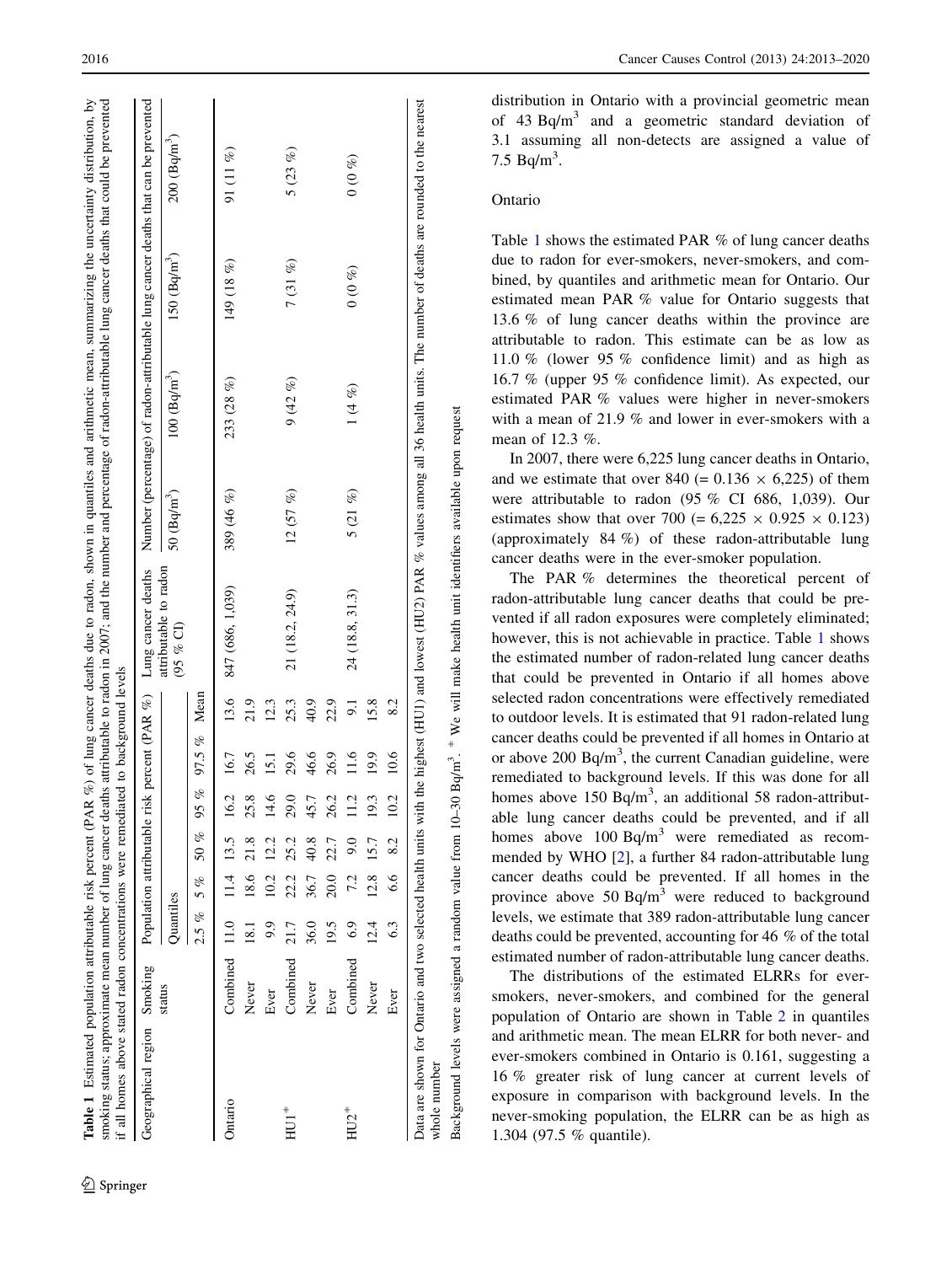| Smoking status | Excess life-time risk ratio (ELRR) |       |        |        |          |       | Life-years lost (LYL) |       |        |        |          |       |
|----------------|------------------------------------|-------|--------|--------|----------|-------|-----------------------|-------|--------|--------|----------|-------|
|                | <b>Ouantiles</b>                   |       |        |        |          |       | <b>Ouantiles</b>      |       |        |        |          |       |
|                | $2.5\%$                            | 5 %   | 50 $%$ | $95\%$ | $97.5\%$ | Mean  | $2.5\%$               | $5\%$ | 50 $%$ | $95\%$ | $97.5\%$ | Mean  |
| Combined       | 0.002                              | 0.004 | 0.094  | 0.531  | 0.718    | 0.161 | 0.002                 | 0.004 | 0.097  | 0.536  | 0.726    | 0.164 |
| Never          | 0.003                              | 0.006 | 0.169  | 0.960  | 1.304    | 0.291 | 0.001                 | 0.002 | 0.039  | 0.217  | 0.294    | 0.066 |
| Ever           | 0.001                              | 0.003 | 0.084  | 0.470  | 0.635    | 0.143 | 0.002                 | 0.004 | 0.116  | 0.650  | 0.879    | 0.198 |

<span id="page-4-0"></span>Table 2 Estimated excess life-time risk ratio (ELRR) and estimated life-years lost (LYL) for Ontario shown as quantiles and arithmetic means, summarizing the uncertainty distribution, by smoking status

The distributions of the difference in life expectancy between an unexposed and exposed population in Ontario, shown as LYL, are also displayed in Table 2 in quantiles and arithmetic means for never-smokers, ever-smokers, and combined. The average impact for the overall Ontario population is one-sixth of a life year lost and one-fifth of a life year lost in the ever-smoker population. The LYL estimates represent the average number of LYL due to radon, averaged across all people living in Ontario, including those who are not affected by radon.

# Health units

There is a wide range in estimated PAR % values for health units across Ontario (Fig. 2). The results for two of the thirty-six health units with the highest (HU1) and lowest (HU2) estimated PAR % values are displayed in Table [1](#page-3-0). The lowest mean estimated PAR % for eversmokers and never-smokers combined is 9.1 %, while the highest is 25.3 %. However, in this case, population size differences between the two regions compensated for the PAR % differences resulting in similar lung cancer deaths attributable to radon between these health units, at 24 and 21 lung cancer deaths per year respectively. Although not shown in this example, variation in the number of radonattributable lung cancer deaths between health units was observed with a mean of 25 and a standard deviation of 17.

In a remediation scenario where all homes above various radon levels are remediated to background levels, we see a large difference in the estimated number and percentage of radon-attributable lung cancer deaths that can be prevented, with a higher number in the health unit with the larger estimated PAR % (HU1) (Table [1](#page-3-0)). For example, if all homes in each health unit above  $200$  Bq/m<sup>3</sup> were remediated to background levels, an estimated 23 % of radon-attributed lung cancer deaths could be prevented in HU1, while an estimated 0 % could be prevented in HU2. Regression analysis was performed to determine what factors explained the majority of the variation in PAR % between health units. As expected, measured radon



Fig. 2 Mean population attributable risk percent (PAR %) of lung cancer deaths due to radon for both ever-smokers and never-smokers combined at current radon levels and various radon cutoffs by Ontario

health units in order of decreasing PAR %. We will make health unit identifiers available upon request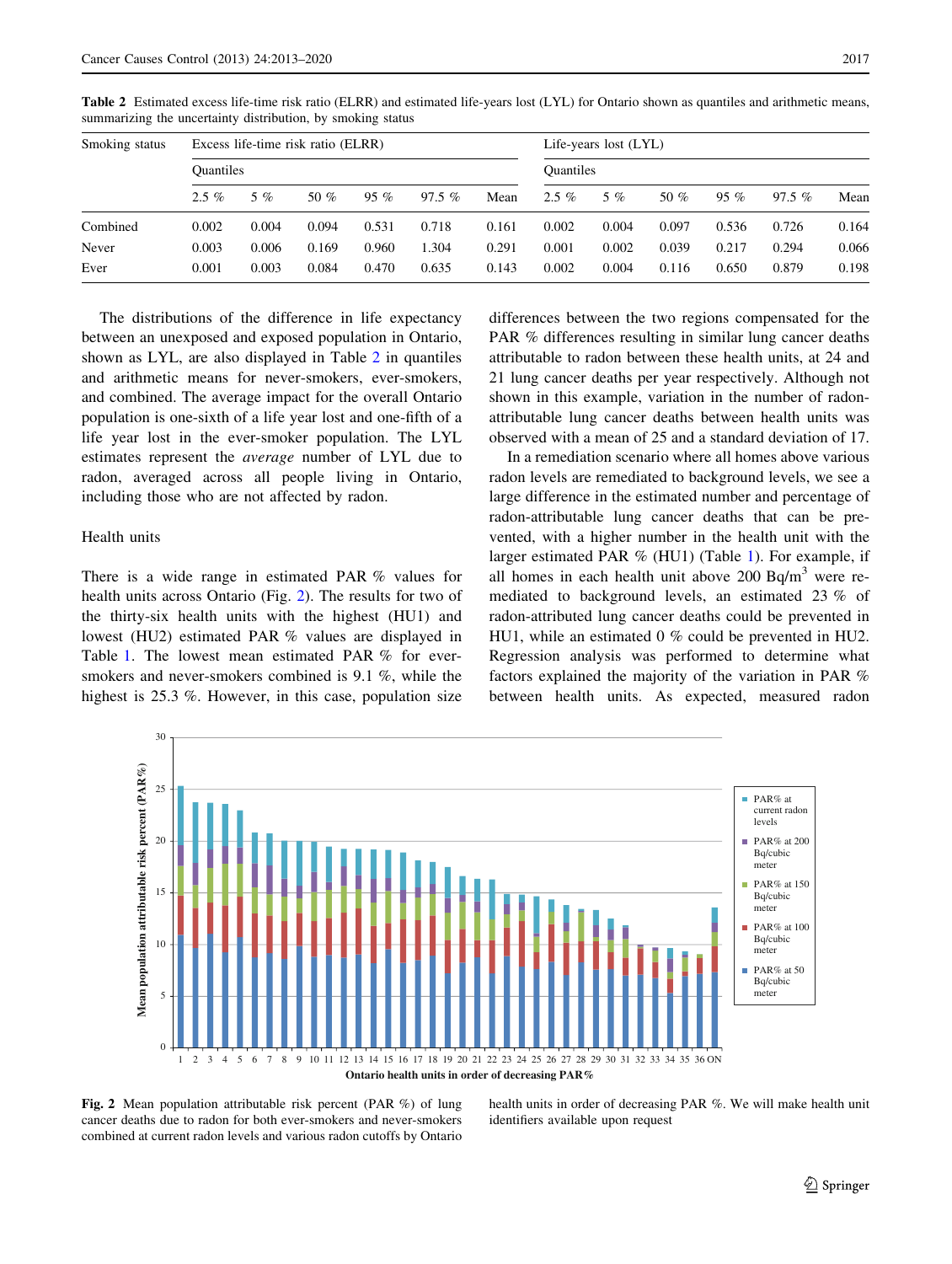concentrations drove most of this variation explaining over 70 % of it.

# Discussion

Our calculations suggest that a mean of 13.6 % (95 % CI 11.0, 16.7) or 847 (95 % CI 686, 1,039) lung cancer deaths in Ontario are due to radon, with approximately 84 % of these deaths occurring in ever-smokers. As expected, the estimated mean PAR % for Ontario is lower than the current Canadian estimate by Chen et al. of 16 % [[4\]](#page-6-0). This is expected as radon levels are higher nationally than they are for Ontario [\[7](#page-6-0)], however, different methodologies were used for the two calculations. The 13.6 % mean PAR % estimate for this Ontario analysis is almost double the PAR % calculated for the Canadian population by Brand et al. [\[5](#page-6-0)], using the same methodology. The twofold difference appears traceable to the greater than twofold difference in average radon concentration assumed in the two analyses; data made available in 2012 have revealed higher average radon levels than were previously thought [\[7](#page-6-0)]. Our PAR % estimates for ever-smokers and never-smokers also appear consistent with these studies.

We predict that a public health strategy based on testing and remediation would theoretically only prevent 91 (11 %) radon-attributable lung cancer deaths each year if all homes above the current Canadian guideline of 200 Bq/  $m<sup>3</sup>$  in Ontario were tested and effectively remediated to background levels. If the WHO guideline of  $100$  Bq/m<sup>3</sup> was used, 233 (28 %) radon-attributable lung cancer deaths could be prevented annually. Wide variation between health units was observed in the estimated PAR % and in the number of radon-attributable lung cancer deaths that could be prevented through testing and remediation.

To our knowledge, this is the first study examining the burden of lung cancer from radon by health unit within a Canadian province that has the potential to inform public health action. The limitations of this analysis are common to other radon burden of illness calculations. The exposure data used for this analysis may not be representative of each health unit, given that for some health units, fewer than 100 samples were taken and radon levels can vary widely from home to home. The distribution of measured radon levels can impact both the burden of illness estimates and the theoretical number of radon-attributable lung cancer deaths that could be prevented with testing and remediation.

The analysis performed here also assumes a constant exposure to radon over one's lifetime, i.e., that people reside in one home throughout their lifetime. If residential mobility was taken into account, the mean burden of illness estimates would not be impacted, but the results of the

analysis would have less variability, with fewer estimates at the high and low ends of risk  $[9, 10]$  $[9, 10]$  $[9, 10]$  $[9, 10]$ . By excluding mobility from the model, we may also be overestimating the number of radon-induced lung cancer deaths in health units with higher radon levels and underestimating the number in health units with lower radon levels, assuming people move between health units [[9\]](#page-6-0). The use of the eversmoker category, including current, occasional, and previous smokers, may be an oversimplification of the risk in this group, but we chose to use this category to remain consistent with the BEIR-VI report. The assumptions used for this model are discussed in the BEIR-VI report [\[3](#page-6-0)]. While these limitations are important, our model provides our best estimates of the burden of radon-associated lung cancer deaths in Ontario based on the most recent exposure data.

Our calculations suggest that the PAR % varies between health units and that testing and remediation may have a greater potential impact in some health units versus others. The combination of the PAR % results, number of radonattributable lung cancer deaths and the estimated number of deaths that could be prevented through testing and remediation could assist in local level public health decision making and resource allocation. These data will be provided to each of the 36 health units. Given that the variation in PAR % estimates between health units are driven by the radon concentrations, health decision making and resource allocation could also incorporate radon concentration information in addition to the PAR % and estimated number of deaths. Based on their local results, health units may choose multiple options to address radon including but not exclusive of promoting testing and remediation, promoting building code changes, combining radon campaigns with smoking cessation campaigns, and a choice to focus limited resources on other public health issues.

Our results indicate that further health protection could be achieved with a lower indoor radon guideline; however, reliance on individual homeowners to perform testing, and then undertake remediation, is a significant disadvantage to this approach. One Quebec study estimated that only 6 % of homeowners would test for radon with a screening promotion approach [\[11](#page-7-0)]. Another study found that those who are at greater risk (i.e., smokers, unemployed people, and those living in homes with higher radon levels) are less likely to remediate their homes than others [\[12](#page-7-0)]. In view of this, we expect that our estimates of preventable radonattributable lung cancer deaths at the various radon levels are optimistic. Despite this, testing and remediation is still an important message because it is the only applicable strategy for existing buildings. Other approaches to encourage testing and remediation may be more effective, such as pairing testing with real-estate transactions or providing financial incentives to homeowners[[13](#page-7-0)–[15\]](#page-7-0), but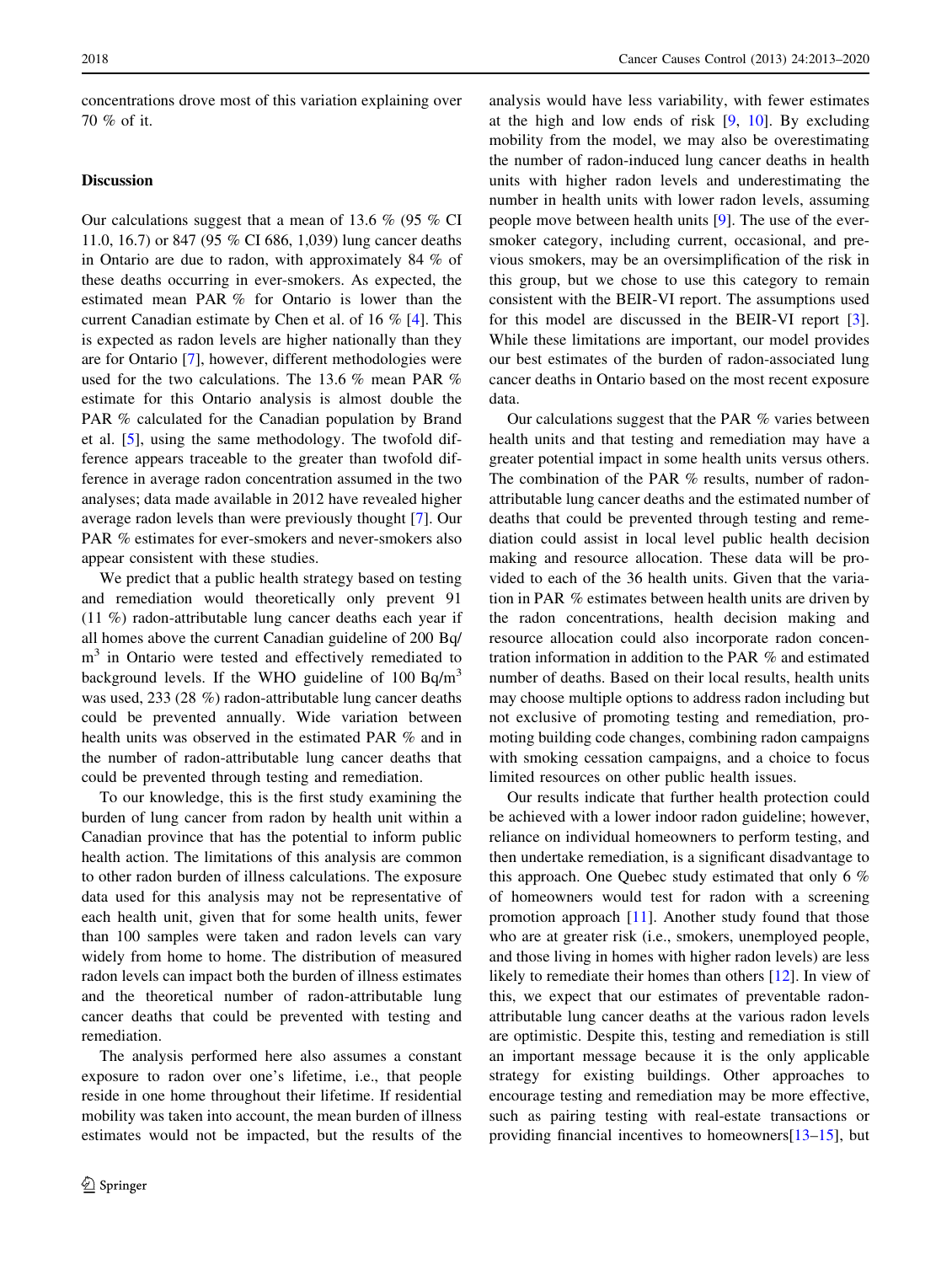<span id="page-6-0"></span>there is little literature currently available to demonstrate how effective these options would be at reducing exposures. One of the issues to keep in mind with pairing radon testing with real estate transactions is that the timeline requirements for real estate transactions do not allow for longer term, minimum 3 month, testing that has been recommended by Health Canada to accurately assess exposure [\[16](#page-7-0)].

An alternative approach to promoting individual adherence to the radon guideline is to design and install effective radon-preventive measures into buildings during initial construction through mandatory building codes. Although this is a long-term approach, it is likely to be far more effective at the population level and more cost-effective than a retrofitting remediation approach [\[17](#page-7-0), [18](#page-7-0)], and could drastically reduce the need for testing and remediation over time. Using Statistics Canada data [\[19\]](#page-7-0), we estimate that within any given 5-year period, approximately 10 % of detached, semi-detached and row homes in Ontario are built new. Assuming that this growth rate (10 % over 5 years) remains constant, we estimate that if a new radon-related building code were implemented this year, in 37 years, 50 % of the homes in Ontario would be built to that standard. If at that point 50 % of the homes are indeed to standard, one can assume that 50 % of Ontarians would be exposed to ambient radon levels, while the remaining 50 % would be residing in houses representative of the old housing stock and thus arguably subject to the same average PAR % that we reported in Table [1](#page-3-0) (for Ontario, combined)—namely 13.6 %. If we assume that those living in new (built to standard) homes are subject to levels at an ideal lower bound of 0 Bq/m<sup>3</sup> and a higher bound of 50 Bq/  $m<sup>3</sup>$ , then we can calculate two population-weighted PAR %s that would apply as rough upper and lower estimates to the whole Ontario population in 2050:  $(0 \times 0.5 + 1 \times 0.5) \times$  $13.6 = 6.8\%$  as the lower bound estimate and  $(0.54 \times$  $0.5 + 1 \times 0.5 \times 13.6 = 10.5 \%$  as the upper bound estimate using the results of our analysis of a cut-point of 50 Bq/m<sup>3</sup>. This suggests that if effective building codes were implemented, they could reduce between 23 and 50 % of the burden 37 years from now (keeping in mind an appropriate lag time between exposure reductions and a resulting reduction in burden, as is the case for all of our estimates). This strategy may also provide additional protection from other soil volatiles that contaminate indoor air. There are effective interventions for reducing radon entry into homes [\[20](#page-7-0)]; however, further research is needed to identify the most cost-effective and reliably efficacious interventions that can be installed at initial construction and are applicable to building conditions in Ontario [\[20,](#page-7-0) [21](#page-7-0)].

Some researchers have also argued that smoking cessation programs are a good approach to reduce the burden of illness from radon-related lung cancer deaths [\[22](#page-7-0), [23](#page-7-0)]. Our calculations estimate that over 700 of the 847 radonattributable lung cancer deaths in the province are among those who are ever-smokers. The combination of radon remediation and smoking cessation programs may also be explored as options to prevent radon-attributable lung cancer deaths in the province.

The advantages and disadvantages of each of these radon-risk-reduction strategies prompt careful consideration in determining the most appropriate approach for Ontario and each individual health unit. Despite the general paucity of environmental exposure data for the purposes of health planning and evaluation, in the case of radon, we have been able to provide an estimate of the risk of radoninduced lung cancer deaths to the Ontario population to support policy and future resource utilization. These burden of illness calculations can help prioritize radon initiatives across the province of Ontario.

Acknowledgments All funding from this project came from Public Health Ontario.

Conflict of interest The authors declare that they have no conflict of interest.

Open Access This article is distributed under the terms of the Creative Commons Attribution License which permits any use, distribution, and reproduction in any medium, provided the original author(s) and the source are credited.

#### References

- 1. Krewski D, Lubin JH, Zielinski JM et al (2005) Residential radon and risk of lung cancer: a combined analysis of 7 North American case-control studies. Epidemiology 16:137–145
- 2. World Health Organization (2009) WHO handbook on indoor radon: a public health perspective. World Health Organization, Geneva
- 3. National Research Council (1999) Health effects of exposure to radon: BEIR VI. Committee on health risks of exposure to radon. National Academy Press, Washington
- 4. Chen J, Moir D, Whyte J (2012) Canadian population risk of radon induced lung cancer: a re-assessment based on the recent cross-Canada radon survey. Radiat Prot Dosimetry 152:9–13
- 5. Brand KP, Zielinski JM, Krewski D (2005) Residental radon in Canada: an uncertainty analysis of population and individual lung cancer risk. Risk Anal 25:253–269
- 6. Orton L, Lloyd-Williams F, Taylor-Robinson D, O'Flaherty M, Capewell S (2011) The use of research evidence in public health decision making processes: systematic review. PLoS ONE 6(7):e21704
- 7. Canada Health (2012) Cross-Canada survey of radon concentrations in homes final report. Queen's Printer, Ottawa
- 8. Canadian Community Health Survey (2009) Statistics Canada
- 9. Warner KE, Courant PN, Mendez D (1995) Effects of residential mobility on individual versus population risk of radon-related lung cancer. Environ Health Perspect 103:1144–1149